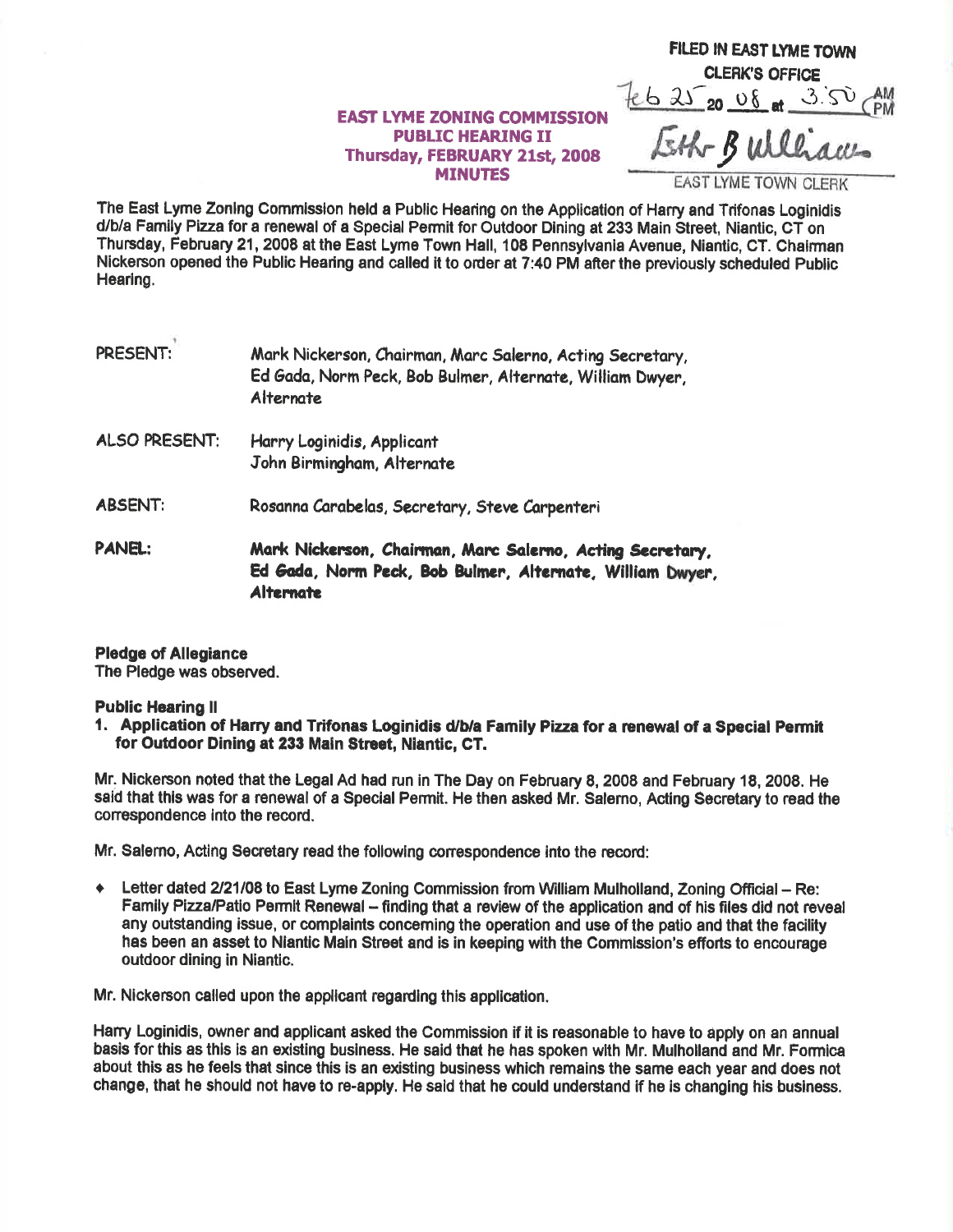Mr. Nickerson noted that they would oonsider Mr. Loginidis' plight and that when the text amendment was written that it was done with consideration for the worst case scenario and not to single anyone out. He added that they are in the process of reviewing their fee structure and that the fee forthis renewal is subject to being reduced. Perhaps there could be discussion on how to apply for this without having to come to a Public Hearing if everything is in order.

Mr. Loginidis said that his issue is that he is not the only one with the patio there and that he feels that he is being singled out and nothing changes with how he does business there.

Mr. Nickerson explained that the Zoning regulations are a living document and that Mr. Loginidis could speak with Mr. Mulholland regarding these regulations and that perhaps they could work together to make it better.

Mr. Loginidis asked for an idea on how they would change the regulation and if he could work with both Mr. Mulholland and the Commission on this rather than only one person. He said that he is not serving any alcohol outside and that he runs a family oriented business and that he is trying to keep it that way as he does not want to have to supervise the patio business. People take their food outside and eat in the nice weather and when it is too hot, they don't even bother to eat outside.

Mr. Nickerson said that they did not anticipate any issues with Mr. Loginidls' business and that it is known that he runs a good business. He added that they do anticipate the Permit renewal fees coming down.

Mr. Peck explained that when they put this regulation into effect some two  $(2)$  years ago that they did not know what was going to happen downtown and that they had been told that an Irish Pub was coming with all sorts of rowdy noise and that any number of things could happen so they took the conservative approach and that was the intent  $-$  to try to cover all things that could happen  $-$  and not to single anyone out.

Mr. Salerno said that when they zone that they have to consider the worst case scenario and not just any one specific case.

Mr. Dwyer added that the renewing of the special permit and this process gave them the power to do this and to be able to review the business.

Mr. Loginidis said that his lssue is not the fee but the fact that it should apply to everyone equally and that it does not.

Mr. Bulmer asked Mr. Loginidis if he is doing the same type of business as he was in the past or if there are any changes to this from his past business.

Mr. Loginidis said that it will be exactly the same – weather permitting – the outside dining availability will open on May 1, 2008 and will close around the end of September. He said that he will be open the same hours - roughly from 11 AM to 8 or 9 PM for outside dining as around that time the mosquitoes and bugs are very bad and no one wants to eat outside. He said that his business has the same hours of operation as it always has had and that it closes at 10 or 11 PM. No alcohol would be served or consumed outside.

Mr. Nickerson called for public comments in favor, against or neutrally on this application  $-$ 

Kristin Burrows, 4 Lloyd Road, Waterford said that she is in favor of renewing this Special Permit. She said that Family Pizza has great food and that she hopes that they stay where they are and continue to do the same great business that they do now.

Charles Ambulos, 1 Blueberry Lane said to the applicant to keep up the great work and the great business and to the Commission to approve the Special Permit.

Mr. Nickerson asked if the Commission had any other questions or comments -Hearing none  $-$ 

Mr. Nickerson called for a motion to close this Public Hearing.